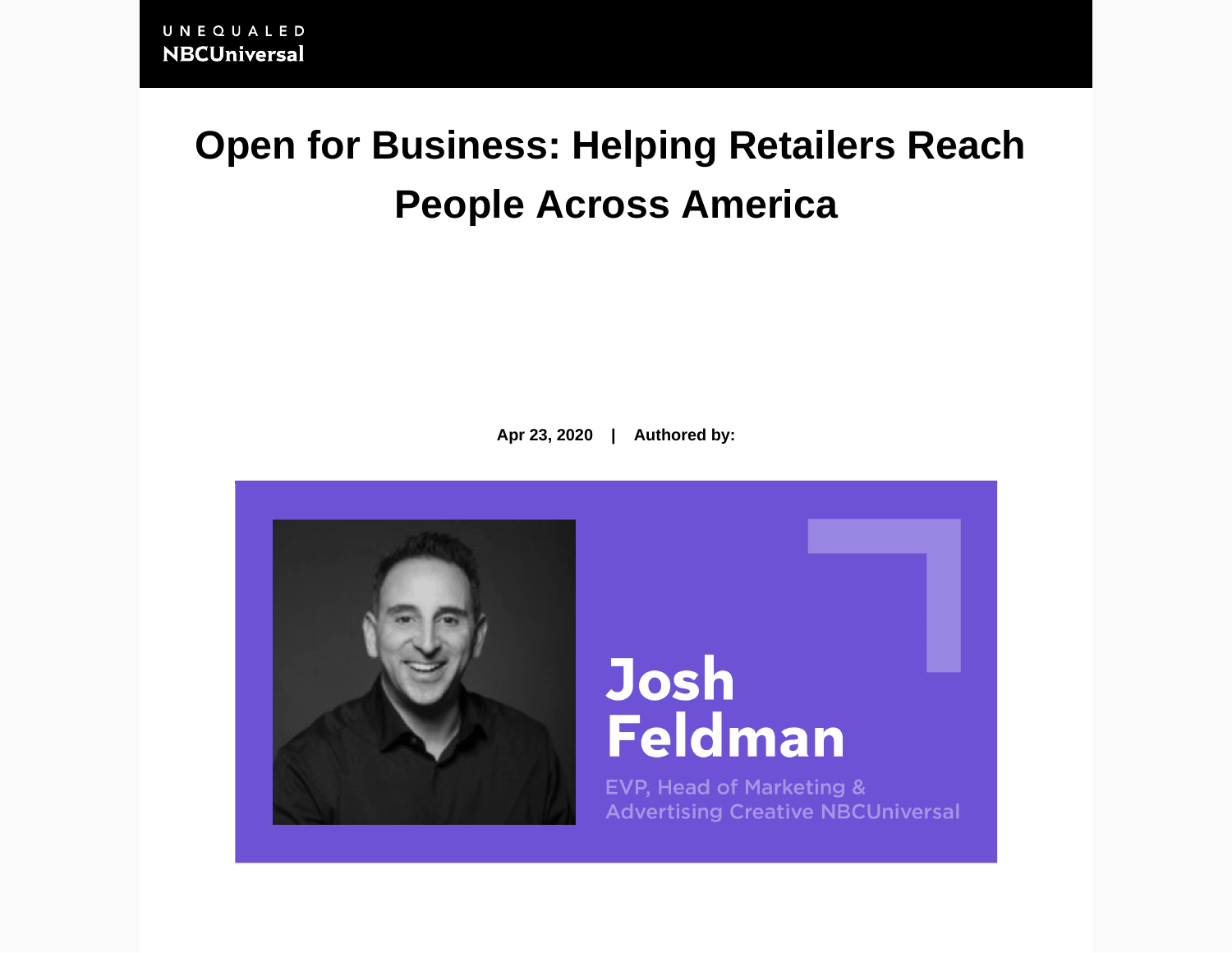We've all been affected by COVID-19. Already, the human impacts have been profound, and the economic impacts are constantly unfolding. Retailers of every size are feeling strained after closing stores to help stop the spread, and are looking for [creative solutions to](https://together.nbcuni.com/news/when-less-is-more/) maintain relationships with their customers. And Comcast NBCUniversal Sky is trying to do [as much as we can](https://together.nbcuni.com/news/when-less-is-more/) for our community, including our partners shifting from brick and mortar to delivery and e-commerce.

As some physical doors close temporarily, we're helping retailers explore new commerce avenues. For years, we've been creating ways for people to [easily shop](https://together.nbcuni.com/article/shoppabletv-launch/) while they watch, [bringing them closer to their](https://together.nbcuni.com/news/when-less-is-more/covid-landscape/)  [favorite shows](https://together.nbcuni.com/news/when-less-is-more/covid-landscape/), and helping our partners create new storefronts. Now, we're accelerating our plans to open up our platform to support more businesses when they need it the most, offering new commerce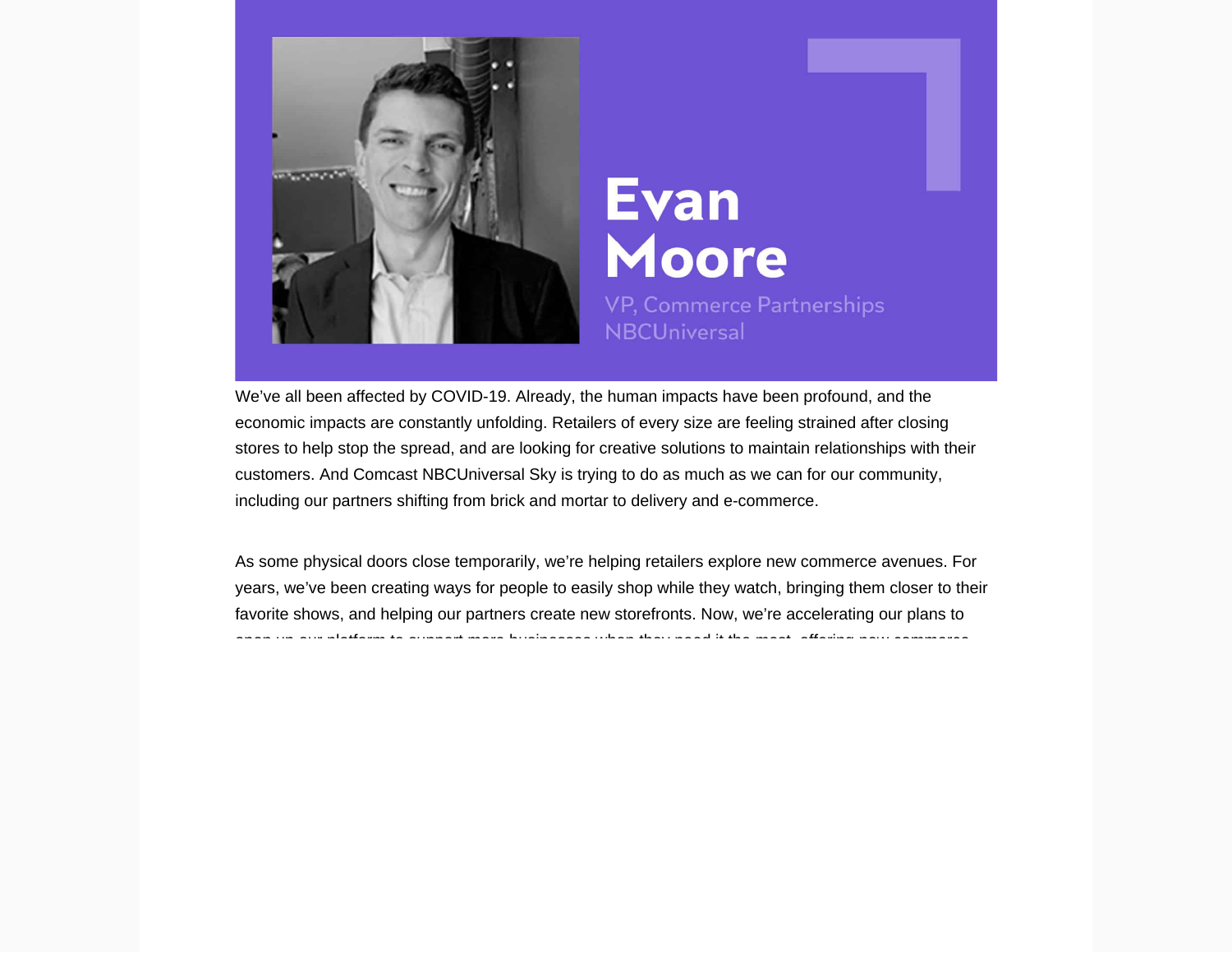Today, we're introducing NBCUniversal Checkout , One Platform's new commerce engine that grants any business—local or national, newly or originally direct-to-consumer—the ability to set up shop in one place and instantly reach nearly all Americans with a single integration. Our Creative Partnerships team will serve as a production resource to help retailers create, build and distribute new marketing assets. And, to ensure more companies can be open for business today, with a line instantly queued up around the corner, from now until the end of the year, we're [waiving technology](https://together.nbcuni.com/news/when-less-is-more/) and cart fees on ShoppableTV and digital branded content experiences.

Here's how this new commerce experience works: NBCUniversal Checkout transforms any piece of content on the NBCUniversal platform into an interactive shoppable experience. Whenever fans see a product they want as a part of the content they love—whether it's on digital, linear, or social—they will be able to instantly click and buy it.

## Watch Video:

To build the perfect storefront for your shoppers, we've combined our content and technology to offer a range of new custom commerce solutions that engage audiences and deliver more impact. These are the first four aisles of NBCUniversal Checkout: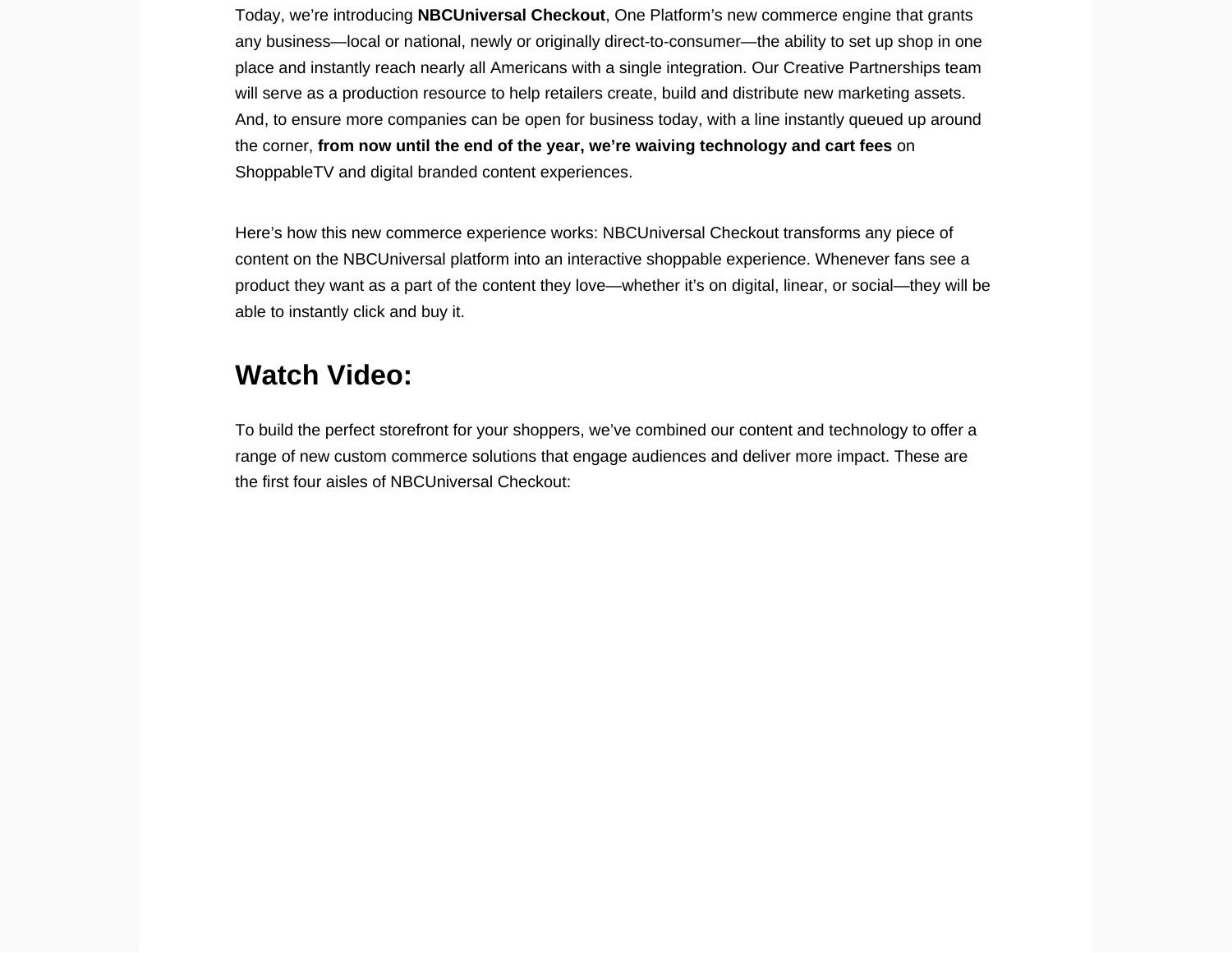Shoppable Branded Content

A retailer's branded article or video can instantly become a clickable hotspot where fans can buy featured items in an uninterrupted shoppable experience.

[ShoppableTV](https://together.nbcuni.com/advertising/ad-experience/content-and-commercial-innovation/shoppabletv/)

Now, when viewers scan the NBCU code on their television screens, they can add all their products to a universal cart, powered by NBCUniversal Checkout.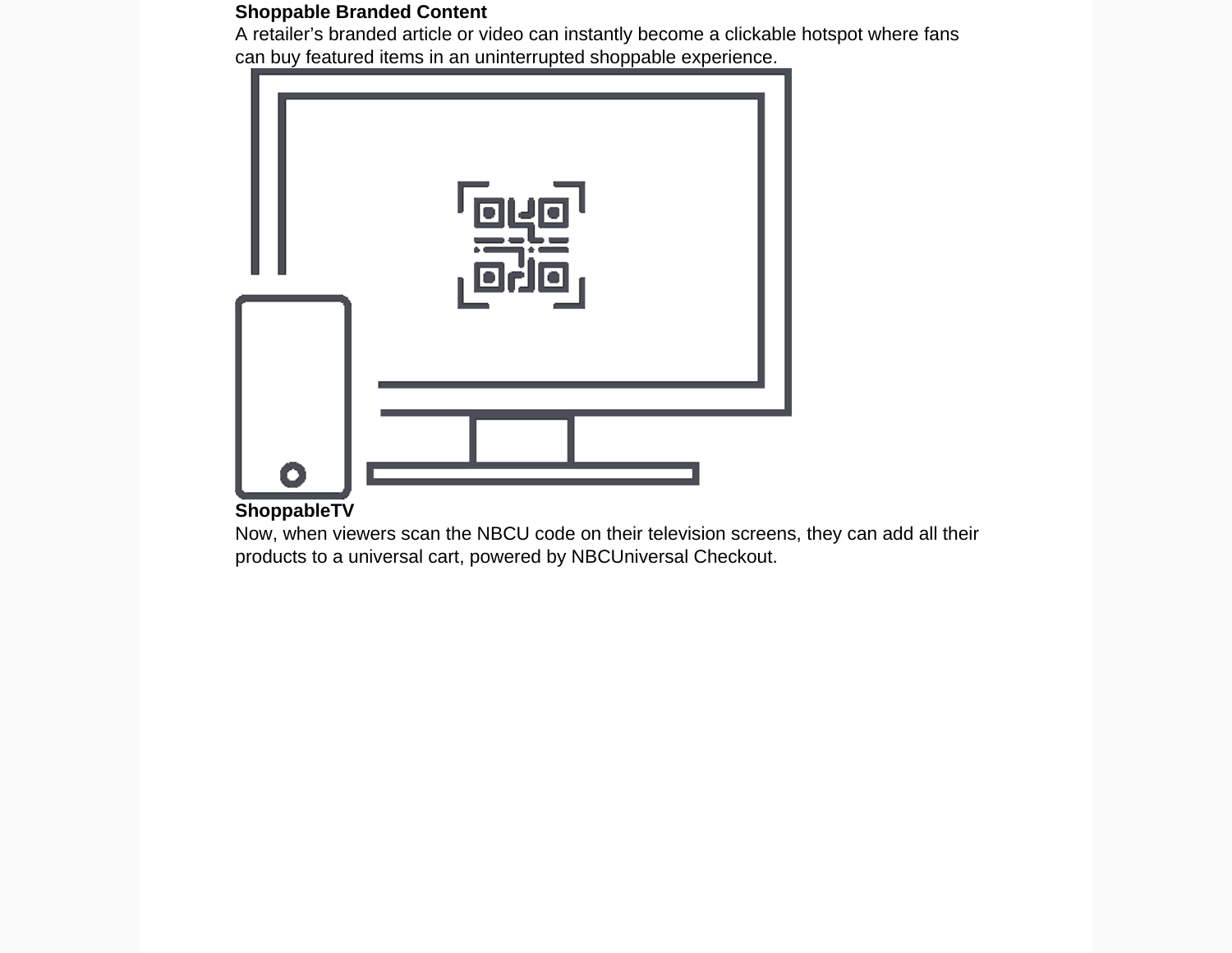

### **Shoppable Editorial Content**

From "shop the look" articles on Bravo, to seasonal buying guides on NBC's TODAY, Telemundo, and more, we can make it possible for viewers to seamlessly purchase the products they see on any network.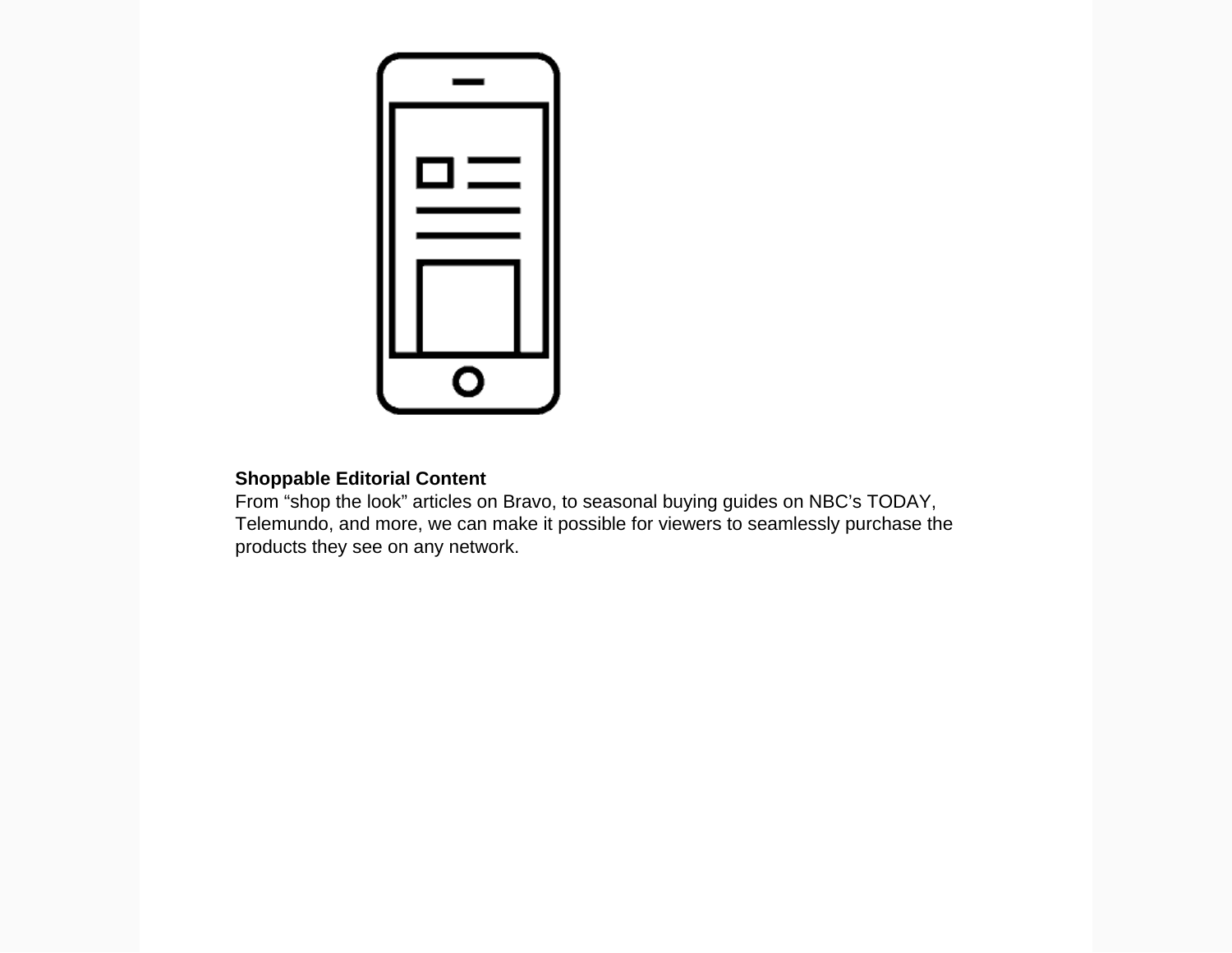### **Social Amplification**

Extend the reach of any NBCUniversal Checkout experience with targeted social strategies, to reach shoppers everywhere.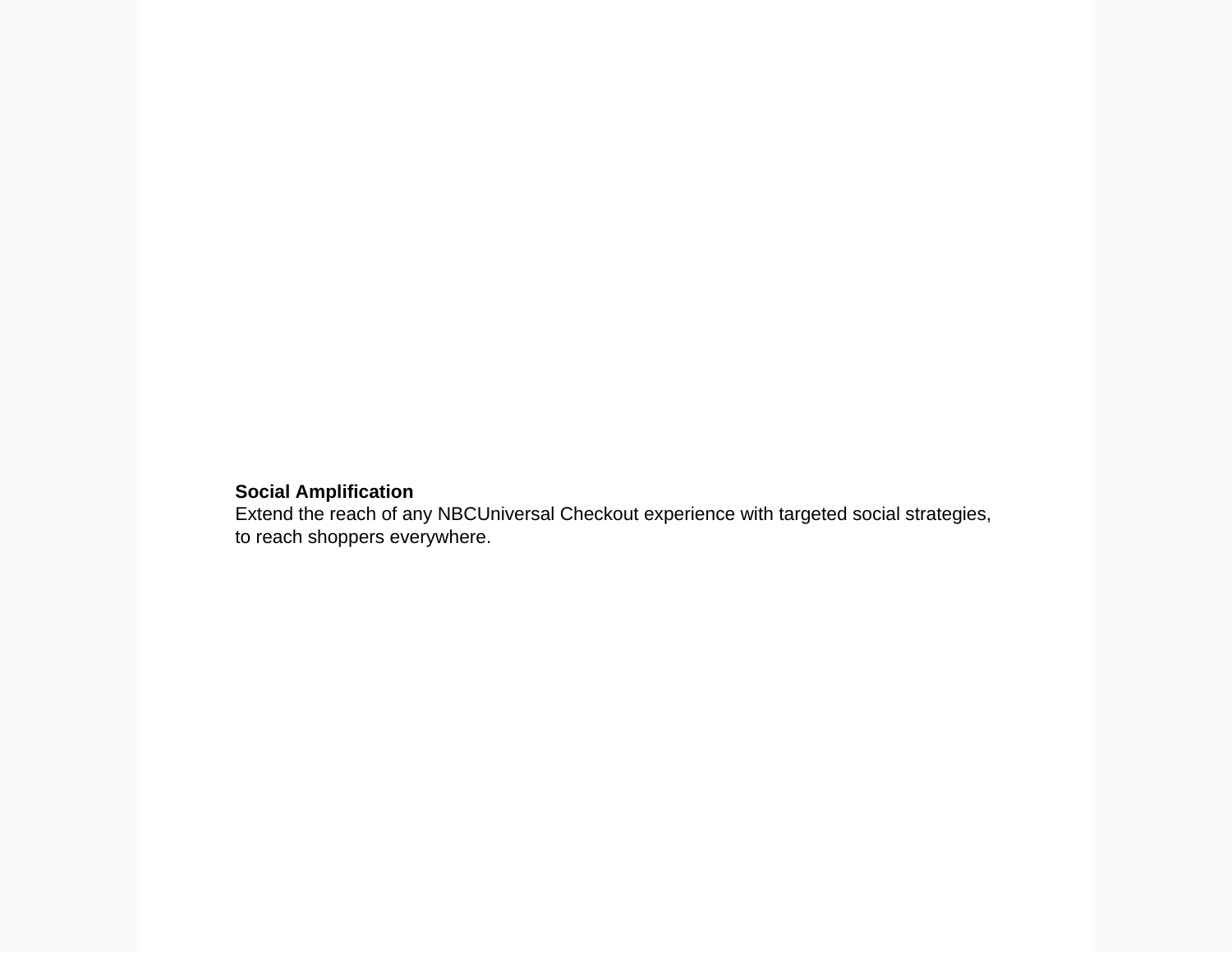With NBCUniversal Checkout , both audiences and advertisers will benefit. Our viewers will get better viewing and easier shopping across our platform—and research shows when we [improve the content](https://together.nbcuni.com/advertising/ad-experience/content-and-commercial-innovation/) [experience](https://together.nbcuni.com/advertising/ad-experience/content-and-commercial-innovation/) for people, marketers see more impact, too.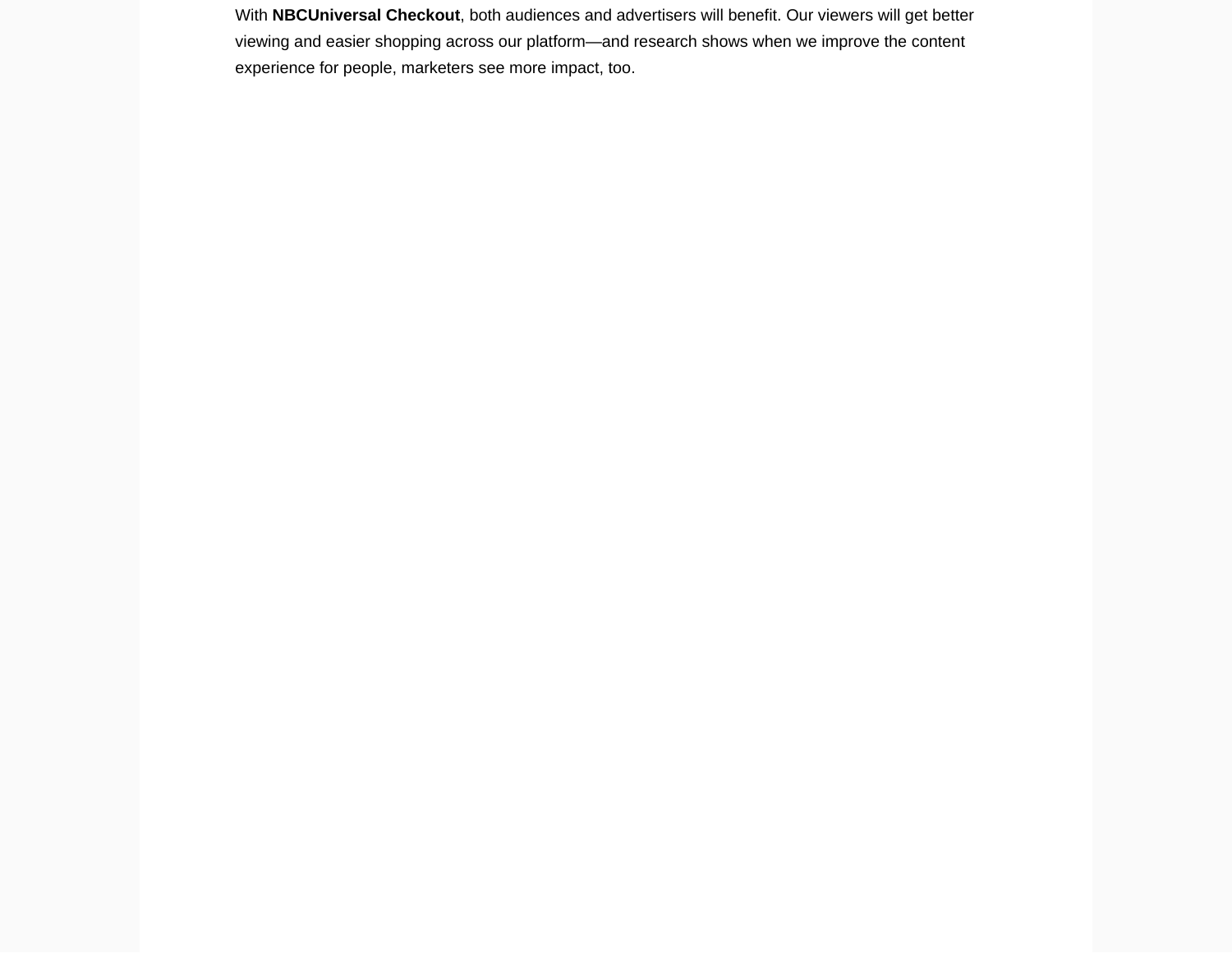By bringing together creativity, innovation, and intention, NBCUniversal Checkout can help our retail partners adapt to these challenging circumstances, stay connected to customers and remain open for